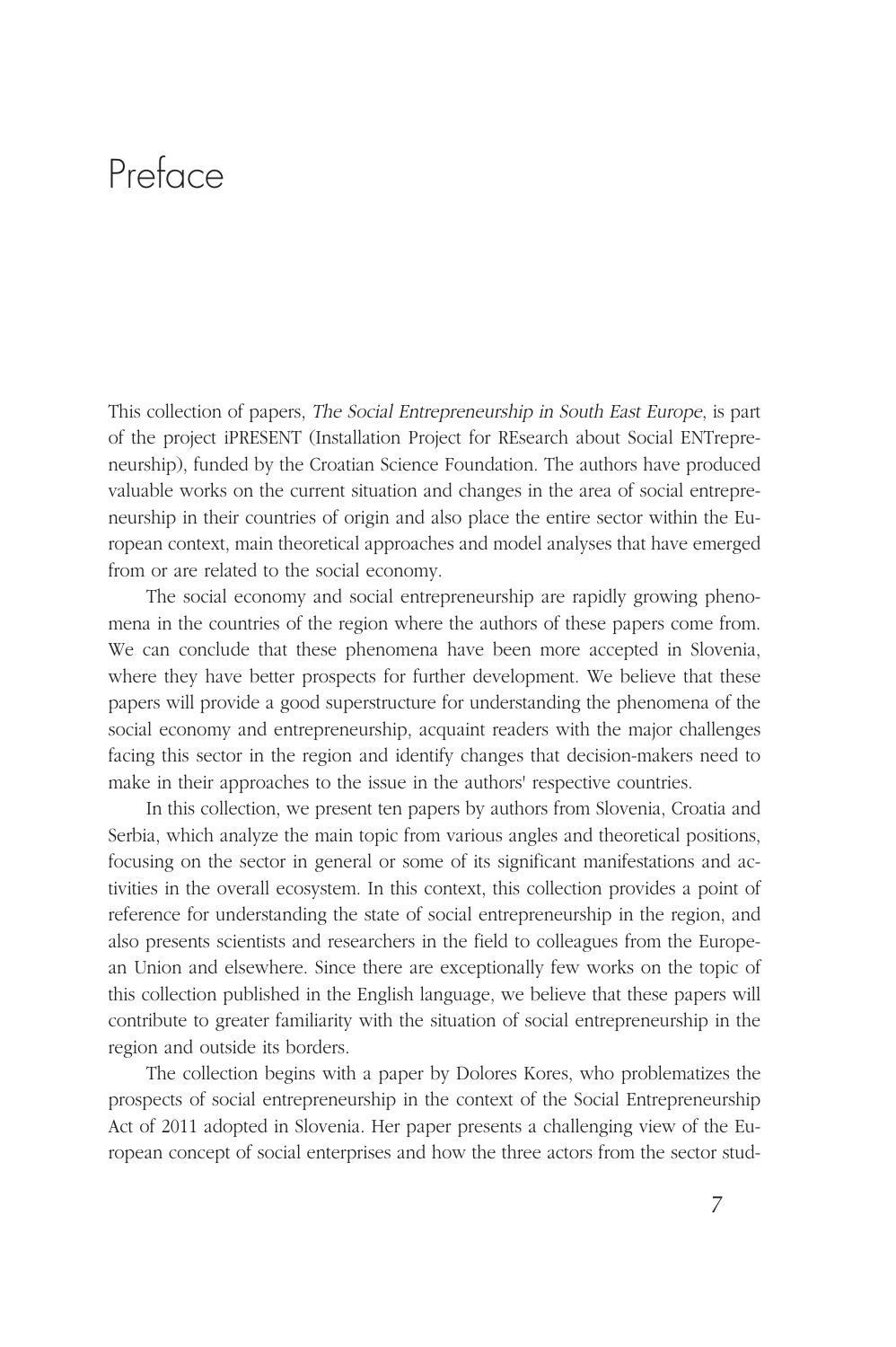ied can position themselves within this new concept in relation to the well-established understanding and legislative framework of social entrepreneurship in Slovenia.

We then move to Croatia with three papers that respectively analyze the state of the sector of social entrepreneurship, its individual actors and legal models. This part begins with a general review of the situation in the paper Social Entrepreneurship in Croatia: Its Future, the Actors' Database and the Strategy by the authors Dražen Šimleša, Jelena Puđak and Anita Tonković Bušljeta, which presents the database on the actors in social entrepreneurship in Croatia, with information on their numbers, distribution, number of employees, incomes and other relevant indicators. Moreover, the relevant strategy and ecosystem of social entrepreneurship in Croatia were discussed.

In the next paper, which is linked to some extent with the previous one, the author Davorka Vidović writes about the state of social cooperatives in Croatia and analyzes the emergence of this relatively new phenomenon in the world of cooperatives and its position within the insufficiently supportive legislative and institutional framework for the cooperative sector in Croatia. The next paper is signed by the same author together with Paul Stubbs, in which they analyze the situation and employee attitudes in our largest actors in the social economy, the ACT Group of Čakovec, through the approach of ethnographic studies. In addition to the paucity of general works on the topic of social entrepreneurship, there is a particular dearth of papers based on fieldwork and, therefore, this paper is of special importance.

In the first of two papers from Serbia, Slobodan Cvejić analyzes the impact of social enterprises in Serbia, according to the results of a survey conducted by the Statistical Office of the Republic of Serbia. Measuring the social impact of the actors from the sector is increasingly becoming not only a praiseworthy attempt to establish their legitimacy and justify investments but is also provides the necessary basis for their transparency, on the one hand, and an important tool for communicating with the public and interested stakeholders, on the other hand. A paper by Dina Rakin deals with the exceptionally important area of the level of development and public policies, as well as the institutional framework that regulates the area of social entrepreneurship and, in this sense, is similar in intention to the paper with which we open this part of the collection on the situation in Croatia. The author examines the range and intentions of public policies in Serbia toward the overall sector and questions the purpose and quality of specific public policies.

The collection concludes with works by authors from the region of Southeastern Europe, who approach the main topic with less focus on the situations in the countries of the region and more attention to some of the main determinants of the social economy and entrepreneurship. A paper by Danijel Baturina is a praisewor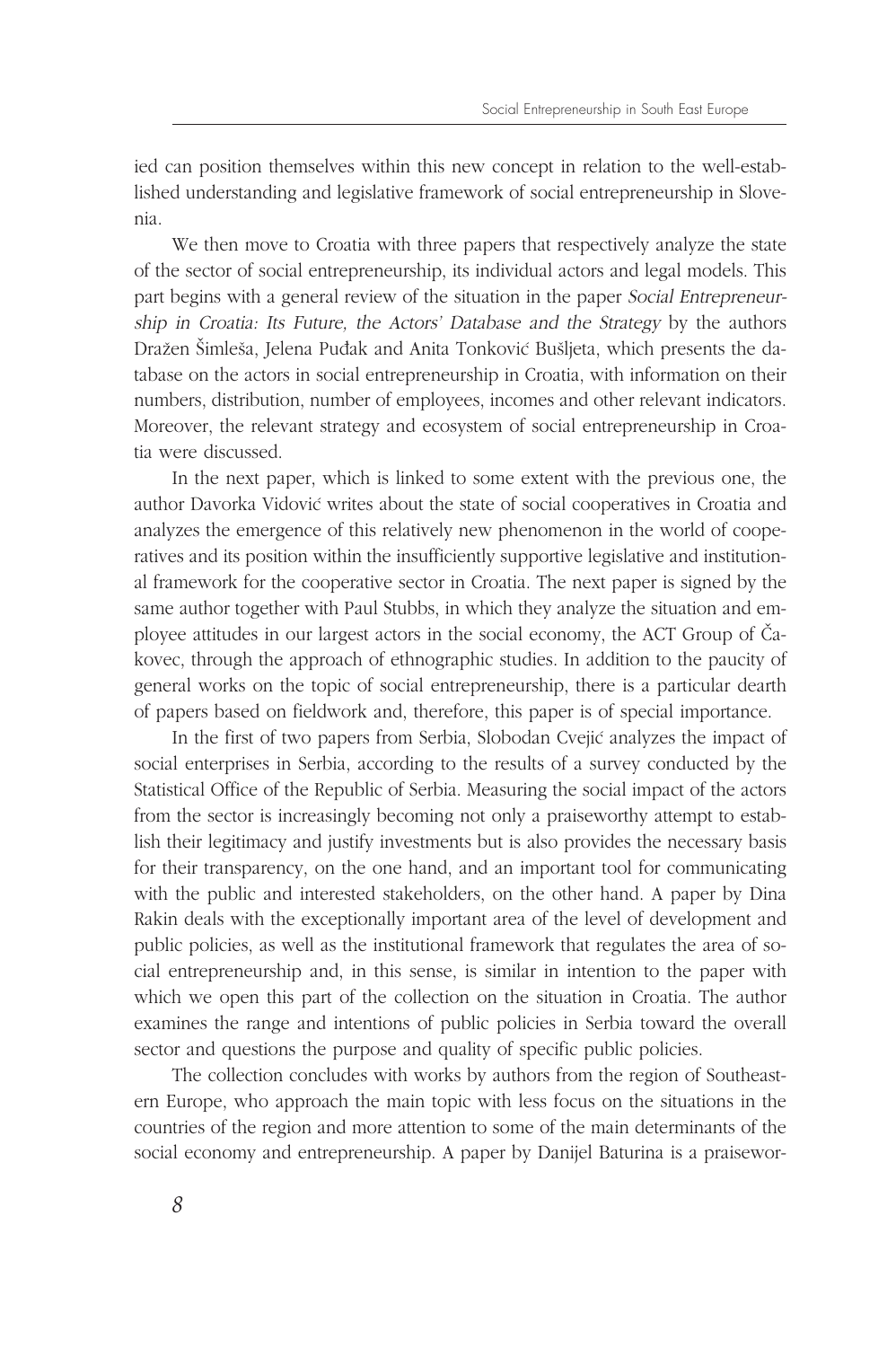thy attempt by a young researcher to deal with demanding issues, such as the aforementioned measurement of the social impact of social entrepreneurship in Croatia. As evident from the title, The Challenges of Measuring the Impact of Social Entrepreneurship in Croatia, the author touches on the situation in Croatia. However, we have decided to present the paper separately and call attention to it because the majority of the papers are directed toward acquainting the reader with the conceptual definitions of various models for measuring social impact and explaining the measurement tools, i.e., the reasons why the society and actors in social entrepreneurship have to measure their impact.

In the second paper in this part of the collection, Corporate Social Responsibility and Social Entrepreneurship: Exploring Models of Inter-Organizational Relationships, the authors Tina Lee Odinsky-Zec and Julia Perić also touch upon the exceptionally important and frequently controversial topic of the relationship between the corporate sector and the actors of social entrepreneurship. These are two worlds that are similar in terms of business and market orientation but quite different when it comes to profit management and sharing. The authors investigate possibilities for increasing the compatibility of these two forms of operations, especially in the context of socially responsible operations.

The next paper in this part does not deal with the situation in one of the countries of the region but, since it involves domestic authors, it was very important for us to present it because it is based on work by our colleague Filip Majetic on the iPRESENT project during his postdoctoral studies at the Section for Business Studies, University of Uppsali, and the Stockholm Business School, Management Section, in Sweden, from which he graduated in early 2017. He made the work with his colleagues Svitlana Pinchuk and Tihana Brkljačić.

The last paper in this part of the collection, From the European Cooperative to the Principles of European Cooperative Law, also extends outside the framework of the region, as the Slovenian author Franci Avsec takes us on a major investigative journey toward the European legislative framework for cooperatives, the implementation of which is extremely difficult in practice owing to the differences in status afforded to cooperatives in the countries of the EU.

The preparation of this collection was a demanding task, primarily because our authors are distinguished scientists involved in extensive activities. Therefore, we are honored and grateful that they found the time and were willing to share their research with us. Moreover, it was challenging to coordinate the situations in the countries of the region, which most often use the term social entrepreneurship in various ways, sometimes as synonymous with the social economy, sometimes with social enterprises or workers' cooperatives, and in the European context a considerable number of authors and scientific communities very clearly separate all these